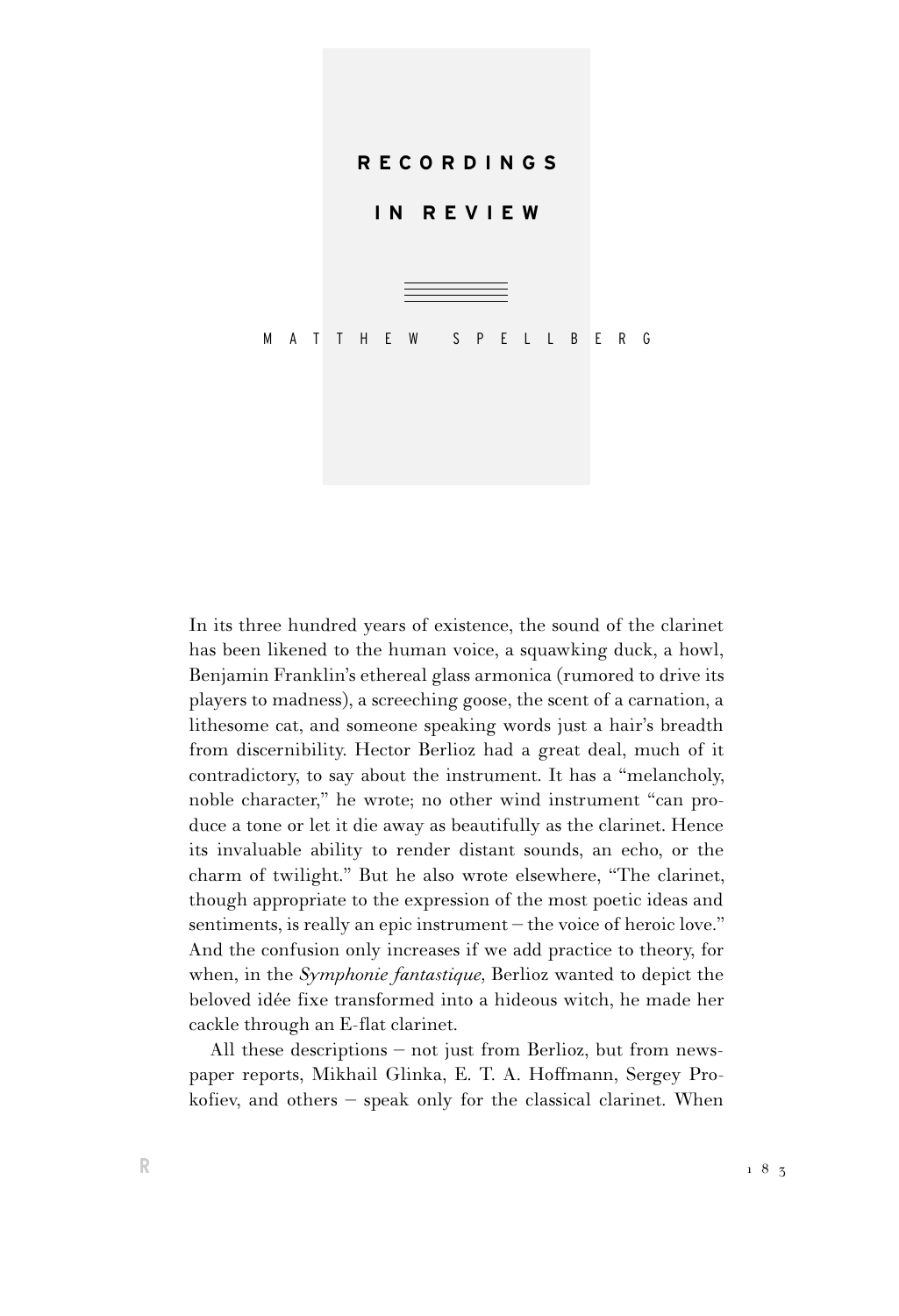playing klezmer the clarinet can be a lamentation or a whirligig. In the marching band it conveys cheerful innocence before battle. In jazz it makes a fine mellow huskiness, a coo in a cloud of smoke (except in Barney Bigard's version of ''Sweet Marijuana Brown,'' where it *is* the cloud of smoke, dancing stoner rings round the vocal line).

Mozart solved the problem of description with a simple exclamation: ''If only we had clarinets!'' he wrote to his father. ''You cannot imagine the glorious effect of a symphony with flutes, oboes and clarinets.'' That's the problem: no one can imagine the glorious effect of the clarinet. This curious instrument with its ancient mechanism  $-$  a single reed vibrates within a cylindrical bore generating standing waves of  $air - touches$  something like the abstract heart of sound, its callous disregard for referents, its slippery and defiant existence in itself. The medium by which we produce words resists them fiercely. *Loud* and *quiet* fit sound naturally, but they are the exception. Most of the other descriptive terms used to qualify the vibration of air in the ears – *big, small, bright, dark, husky, smooth, scratchy, soft, liquid* – are naturally at home in either sight or touch, and steal into sound only as metaphors.

The difficulty of describing sound is of course not unique to descriptions of the clarinet, but with the clarinet it reaches a special intensity. This may have to do with what is frequently called the instrument's purity of tone. In music as in religion, purity is a difficult, mostly apophatic word. By pure tone is meant, it seems, that the clarinet can produce sound without discernible vibrato (although it can be played with vibrato), that it is capable of producing sound that appears to materialize from nowhere, without attack (yet it can be played with a dramatic, punchy attack), and that it is capable of a remarkable evenness and loudness over the full length of its range (yet it can be squawked and squeaked with the best of them). The clarinet sound is often credited with a roundness, but what exactly is roundness, especially when compared to more evocative, if mildly pejorative, woodwind words like *shrill* (for the flute), *nasal* (for the oboe), or *clownish* (for the bassoon)?

Descriptions of the clarinet vacillate mostly between raw nature (the birdcall, the human voice, a shaking in the bones) and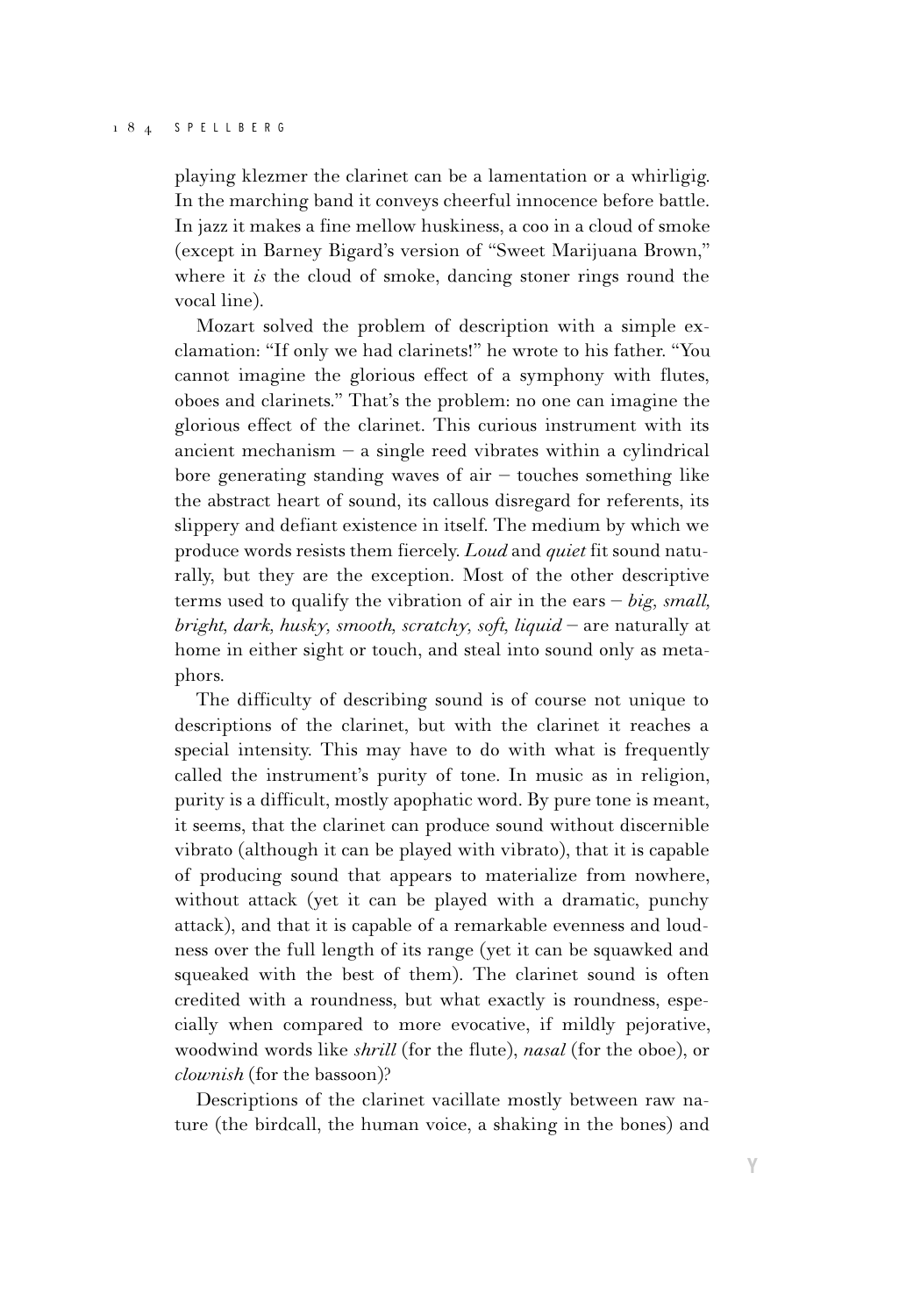Platonic abstraction (the sphere, clarity, a smooth surface). Which is to say, there are perhaps two ways of being a shape-shifter. One is to wear many masks; the other is to have a face so abstracted that every mask seems to fit, as with certain clouds or the visible side of the moon.

The career of the great Swedish clarinetist Martin Fröst tends to the abstract side of elusive. The sound he makes with the standard concert repertoire  $-$  say, for example, in his recording of the famous Weber clarinet concertos (Bis BoooJVSWAU) – is so beautiful it is almost self-erasing. That mysterious roundness is everywhere in evidence and holds consistently across all three of the clarinet's registers. The immense dynamic range is executed with precision and incredible continuity. It feels as if the entire CD were produced by a single continuously exhaled breath (Fröst has pioneered the use of circular breathing in clarinet playing, which allows him to perform otherwise impossible Bach obbligatos – but in this case I'm only being metaphorical).

Circular breathing aside, the playing is superhuman and superindividual – not a person but an angelic ideal seems to be producing these sounds, and doing so with a coolness that paradoxically augments the difficulty on display. The clarinet's entrance in Weber's Concerto no. 2 in E-flat is a dramatic three-octave leap down followed by a jump back up, then a spry arpeggio running between the two poles. Fröst plays the passage with precisely measured abandon, like a falcon that intentionally drops a thousand feet knowing he'll break his fall on an updraft, and then, having traveled half the troposphere on gravity and air alone, flashes his wings a few times to skirt a stray cloud and land gently upon a canyon ledge. The execution sounds effortless, but it doesn't sound easy or casual: it has the natural seriousness of purpose that distinguishes grace from mere elegance.

Fröst's playing wins plenty of praise. When the critics are not soaring the heights in comparison they are tracking the depths: Corinna da Fonseca-Wolheim once wondered in *The New York Times* whether someone could play the clarinet this well without having made a deal with the devil. But the perfection is maybe not, so to speak, perfect. At least, it lacks some of the things that appeal in other great clarinetists. For instance, the American players, their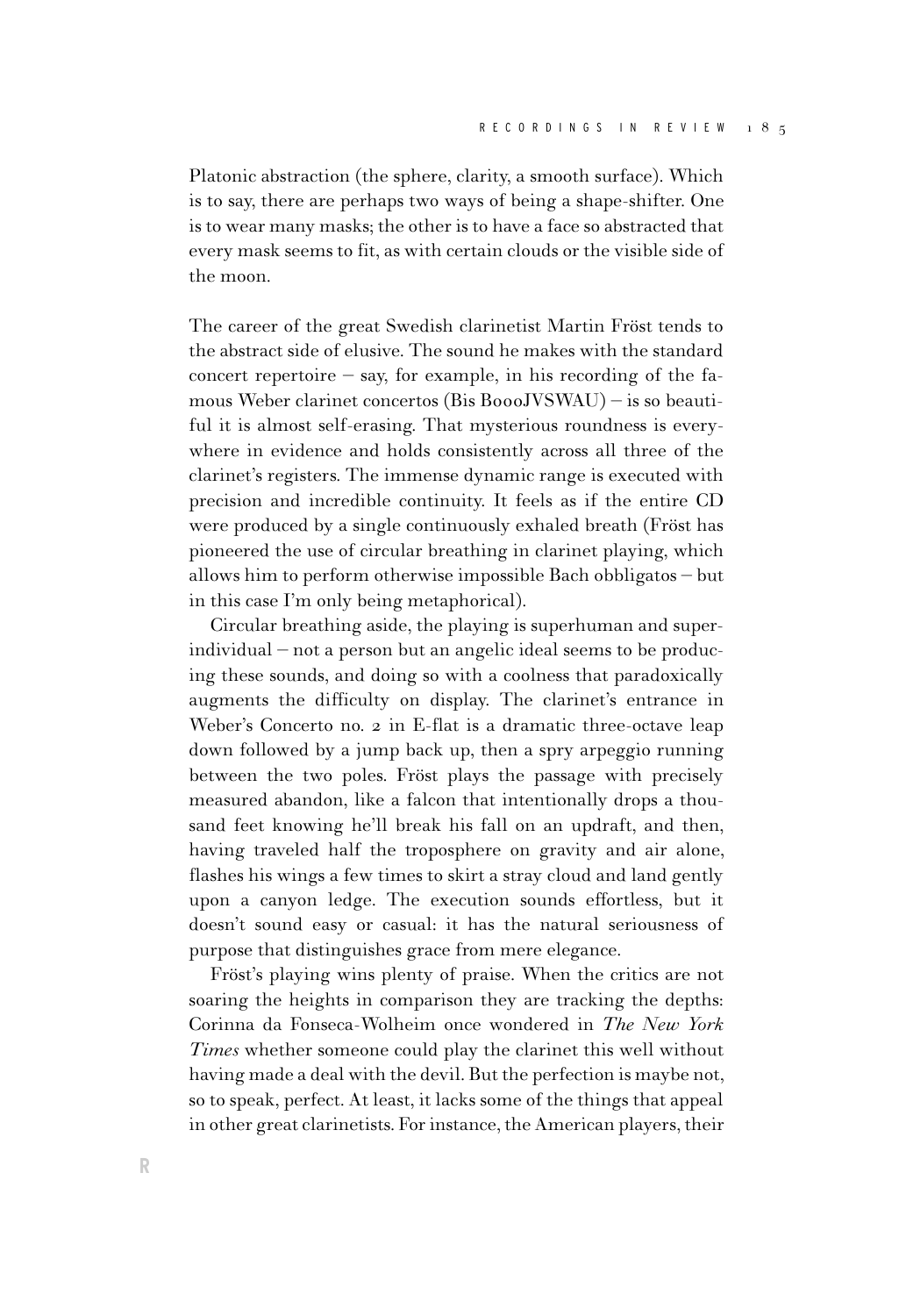work inflected to varying degrees by jazz, play the standard repertoire with a distinctiveness, a queerness, that can border on whimsy – and the clarinet, after all, can be a whimsical instrument. In his recording of Weber's Second Concerto, Richard Stoltzman pinches the top of the opening three-octave leap with a nasal, almost goofy sound, and drops with an almost awkward thud. The whole thing is still splendid, but it has a kind of oh-did-I-just-do-that wink to it, maybe pointed at the pompousness of the virtuoso cult (his sneaky *Star Wars* cadenza with the Boston Pops, now on YouTube, surely has similar intentions). Stoltzman's playing – and I hope he would take this as a compliment – sometimes brings to mind Chico Marx on the piano or Harpo on the harp, the goofiness enhancing, never diminishing, the technical brilliance on display.

Consider Benny Goodman as another counterexample to Fröst. Although he made his name and his money as a jazzman, Goodman nevertheless recorded a great deal of the classical clarinet repertoire, and created quite a bit of it, too (concertos were written for him by Aaron Copland, Paul Hindemith, and Béla Bartók). He plays Weber and even Mozart with a rollicking vibrato and loose tempo, and above all with an expressive harshness, a punctuating tone that seems to jabber and threaten and cajole like an actor delivering a long, many-faceted monologue.

This kind of personality is missing from Fröst's playing, perhaps because he is apparently untouched by the shadow of jazz (he is, on the other hand, a formidable klezmer clarinetist). But it's unfair to say his work is not distinctive; it's just not idiosyncratic. His calling card is rather the isolation of his brilliance, and it is powerful enough that he merits comparison only with the likes of Stoltzman or Goodman (a comparison that Fröst invites in a CD called *Clarinet Concertos Dedicated to Benny Goodman*).

Fröst produces an ethereal sound whose distinction is its transcendence of the normal parameters of distinctiveness. This makes him an emblem for the clarinet's essential enigma – for that queer, clear, penetrating sound that comes from nowhere and returns nowhere and provokes such confusion and delight. The clarinet, as Berlioz reminds us, produces the sound both of dying away and of coming close. It embodies the spectrum of our physical reaction to sound, from the flirtation of half-heard sweetness to the pain of a shriek beside the ear. In the past weeks I have heard Martin Fröst's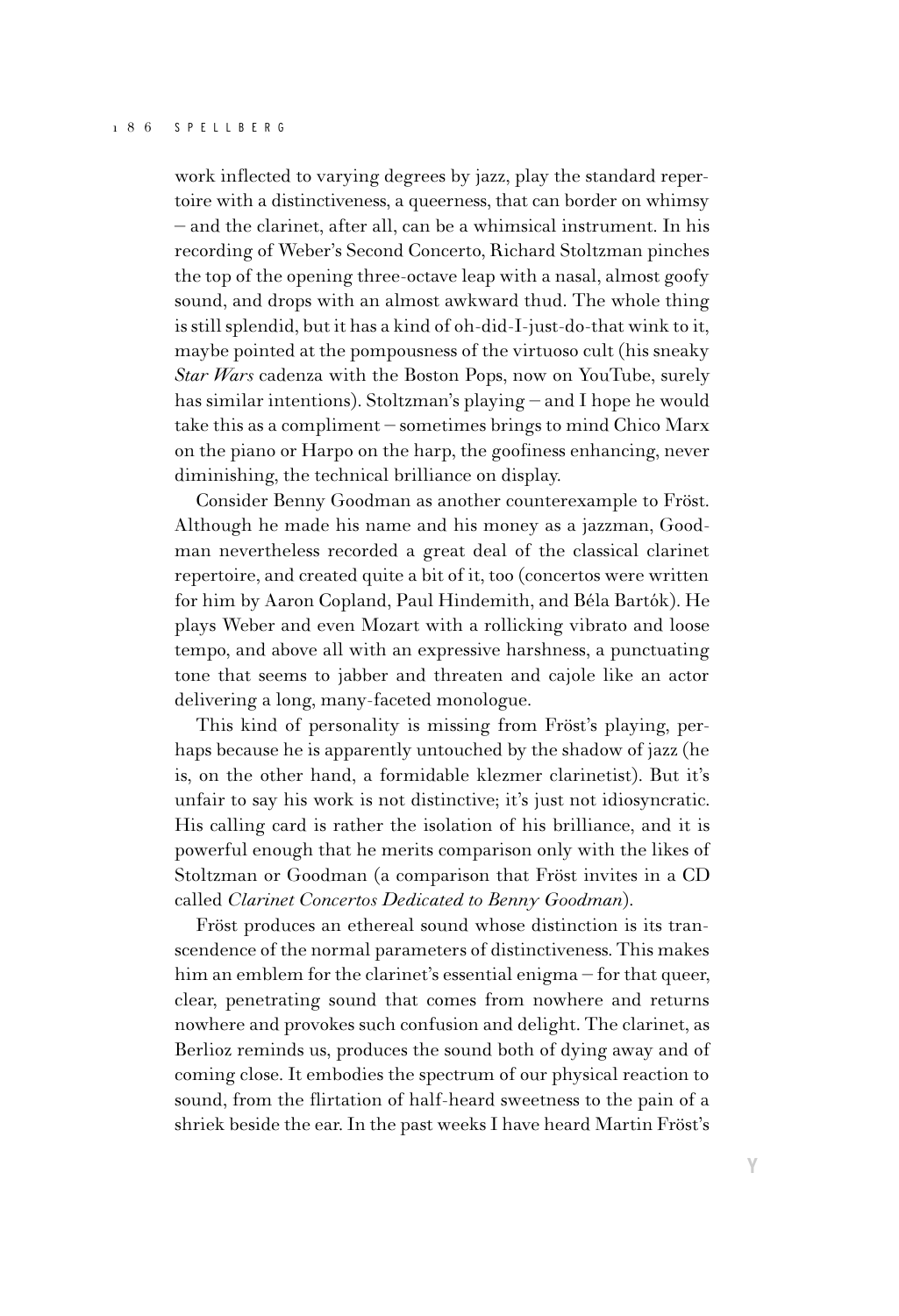clarinet in my dreams; but I've also had savage headaches, and I suspect the two are related.

This almost metaphysical generation of sound makes Fröst a powerful interpreter of twentieth-century repertoire. When he plays Krzysztof Penderecki's clarinet quintet (Bis B000025UTJ), you truly feel the interplanetary loneliness of classical music in the postwar period, the way its exile from tonality and tradition is like traveling through outer space. But Fröst's capacity for alienation can best be grasped in his recording of Kalevi Aho's clarinet concerto (Bis B000NJLXC2), a work he commissioned (it is paired on a CD with Carl Nielson's concerto). Although Aho's is in many moments a traditionally lyrical work, in others the clarinet hoots, shrieks, slides over micro-tones, runs huge glissandi, and, perhaps most interesting, rapidly vibrates over one tone in a highly controlled, almost electrical manner. Everywhere Fröst pushes the instrument's technical limits (in other pieces he goes even farther: he's devised a way to sing and play the clarinet simultaneously, producing two notes at once). But everywhere Fröst is still Fröst, incredible polish, not a sound out of place, even when the sounds are by their very nature placeless.

The burden of this perfection, the need to break its surface, may be what has impelled Fröst into a parallel career as a kind of conceptual performer, so that he now does shows combining choreographed theatrical effects with music making. His most elaborate effort in this direction is a concert program called *Doll's House,* premiered in 2013 with the Royal Stockholm Philharmonic Orchestra (and still viewable on their Web site). Here he is soloist, emcee, director, conductor, mime, and tap-dancer for a loose sequence of thematically related works: *The Sorcerer's Apprentice* and Stravinsky's *Pulcinella,* along with original works written for Fröst bearing names like *The Dolls of Venice*. The finale is Anders Hillborg's *Peacock Tales* Clarinet Concerto, also written for Fröst, in which the soloist performs a spectacular mime while wearing a bird mask. The concert, like Heinrich von Kleist's famous essay on marionettes, seems to be about puppets who yearn to move by themselves and yet fear losing the unself-conscious grace a set of strings provides. This dilemma pertains to life itself, to be sure, but it's especially relevant to the plight of classical musicians, whose immense talent and energy are mostly locked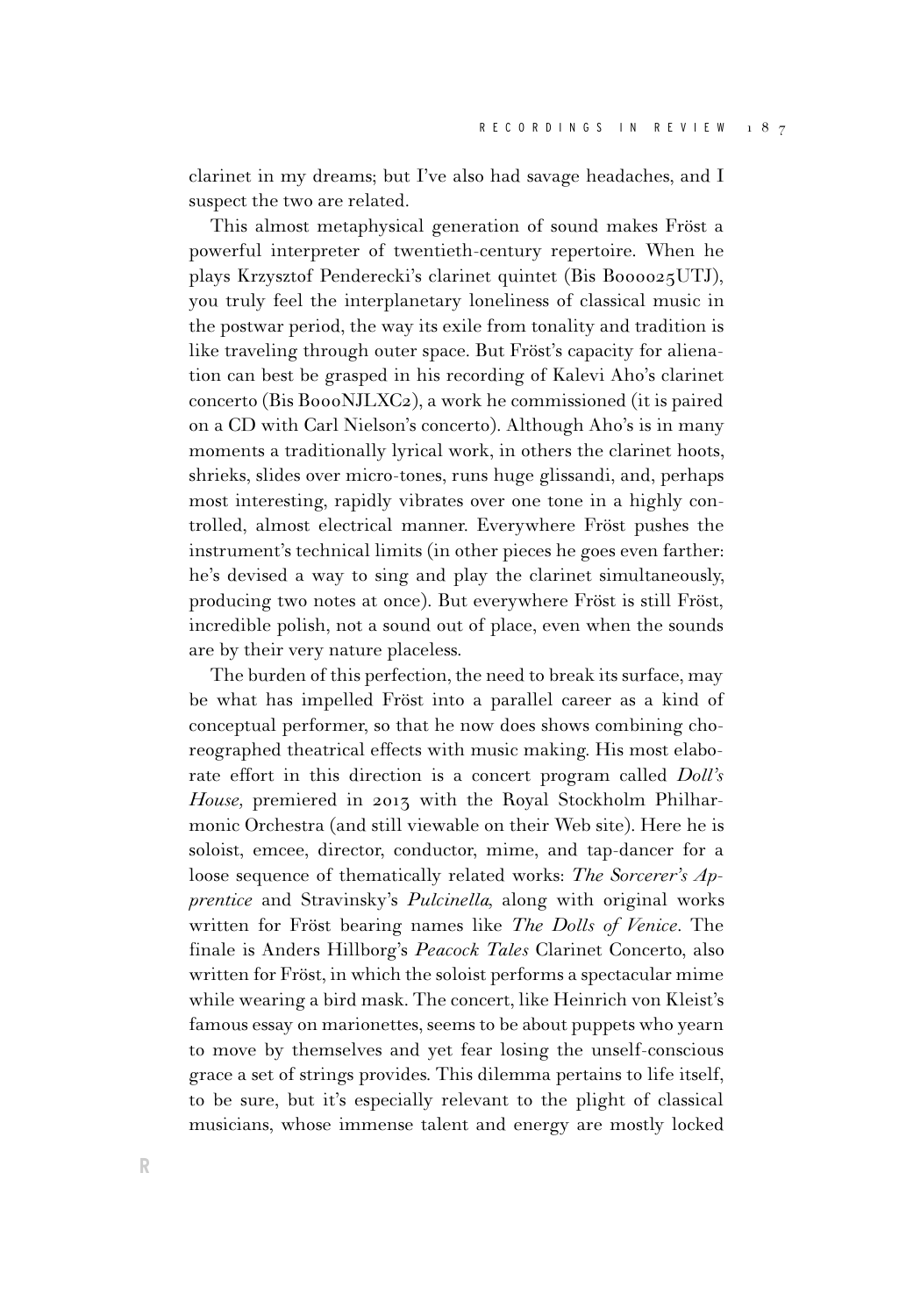into interpreting a repertoire that solidified a half-century ago. The show is most compelling, perhaps, as a comment on (a polemic against?) the mixed blessings of an art form whose refinement at once exalts and stifles its players.

I applaud any effort to restore life to live classical music. The concert hall, with its sterile lighting and enforced silence and preposterous on-and-off-the-stage bowing protocol, has become moribund. That almost no one seems willing to admit this is a case of the Emperor's New Clothes. Whatever the flaws in Fröst's approach (and there seem to be a few with the lighting, for example, at least so far as I can tell from a video recording), he deserves applause for confronting the problem head-on.

But what's most surprising about *Doll's House* is how little, in a way, his playing changes. The music making still has an uncanny sheen of perfection and grace about it, and I mean this partly, but not mainly, as a criticism. Instead of being changed, Fröst's playing changes everything around it. His gift (and maybe curse) is to make even fiery passion and theatrical melodrama feel cucumbercool. All the concreteness a theatrical performance brings to music is remade as abstraction through his musicianship. Every time the clarinet is meant to evoke something else – a peacock, a puppet, a lover, a dancer, a Jewish mystic – Fröst does something strange and almost alchemical: he switches the direction of the analogy, so that after listening to him you no longer think the clarinet sounds like a peacock; instead, you think that a peacock (or a lover, or a mystic) is just a poor, earthly imitation of the clarinet.

Although its ancestors are ancient, the modern clarinet evolved recently and quickly, from about 1730 to 1850, almost entirely in the elite centers of European music making. In the early nineteenth century it was the object of a minor arms race to produce ever more sophisticated and expansive instruments: first with two keys, then five, then seven, then thirteen, fifteen, sixteen, and finally the modern standard Boehm system with seventeen keys and ring holes borrowed from the transverse flute. (The Boehm clarinet and its simpler cousin, the Albert, are used almost everywhere except Germany and Austria, where a competing model, the Oehler, is played.)

The history of the repertoire is likewise an upward spiral of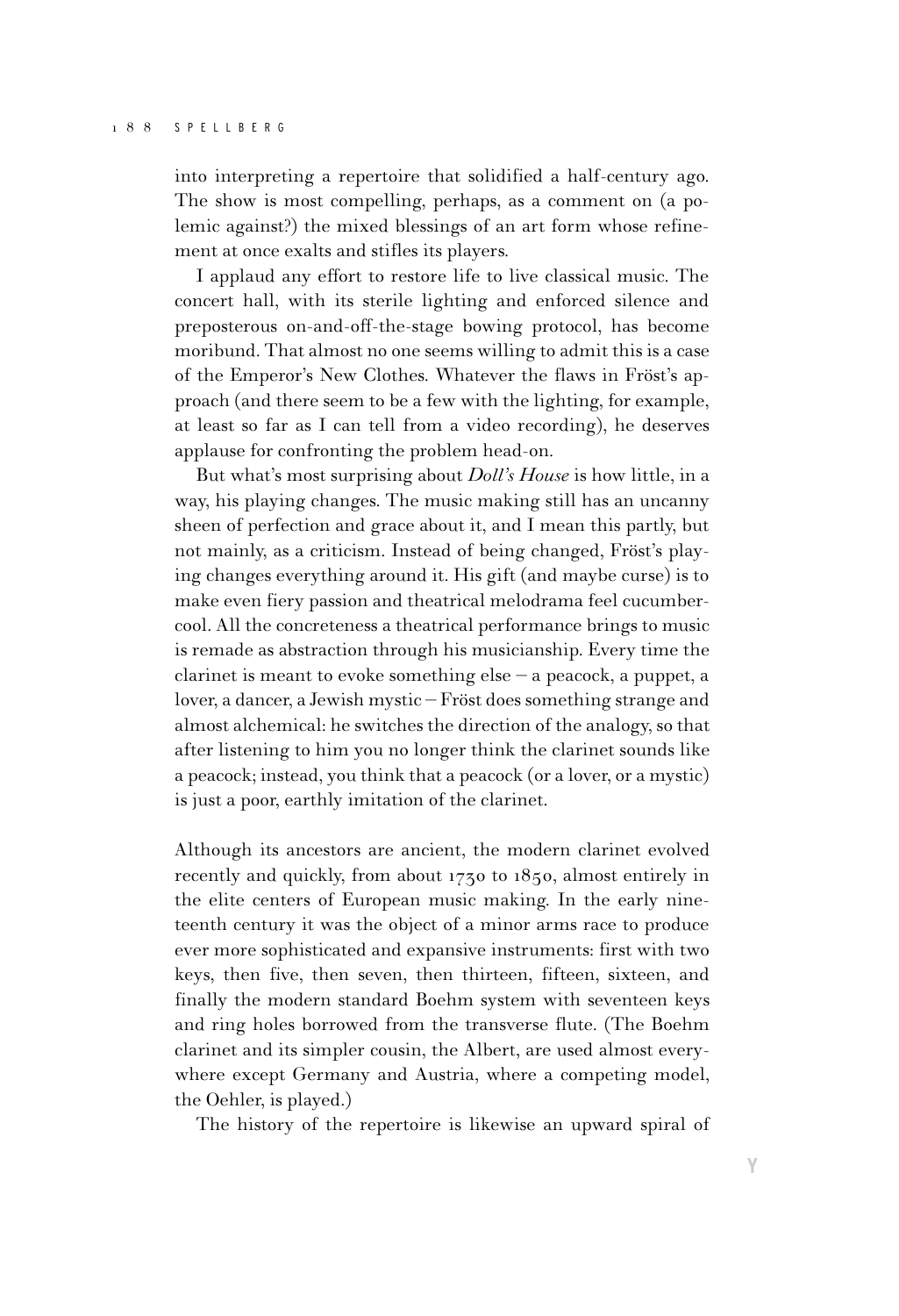sophistication, or rather a double helix, pairing composers and players two by two. Mozart got to know Anton Stadler, the best clarinetist in Vienna, and wrote several masterpieces for him. The music flaunts the two extra whole steps below the standard range Stadler could play on his custom-built clarinet – and this despite the fact that the man was a scoundrel who still owed Mozart money when the composer died in penury. Anton Weber saw what new heights the clarinet could reach after meeting the brilliant Heinrich Baermann; his concertos in turn set a new standard for Baermann's pupils and encouraged the instrument makers to redouble their efforts. Brahms had mostly retired from composing when he met Richard Mühlfeld, for whom he then wrote his swansong series of clarinet chamber pieces; ''No one can play the clarinet more beautifully than Herr Mühlfeld,'' he told Clara Schumann, and even convinced her to re-tune her piano to match Mühlfeld's slightly lower A for a parlor concert. In the twentieth century Suzanne Stephens became a muse to Karl-Heinz Stockhausen; knowing her training in dramatic theater, he wrote a performance piece where she plays a frantic harlequin dancing onstage. Thus the great works of the clarinet repertoire began life as private gifts, gloves to fit distinct and special hands. (In this tradition Fröst is the new belle of the ball: many contemporary composers have written specifically for him.)

A curious fact of the clarinet's history is that although it evolved in such a narrow world  $-$  in the parlor and palace, between composer and virtuoso – it quickly conquered a wider one. By the end of the nineteenth century it had been appropriated by military marching bands, British amateur clubs, Gypsies, Hasidim, Greeks, Turks, and Arabs. It was on hand for the birth of jazz in New Orleans and was its lead solo instrument for thirty years, though losing out to the sax in the long run. Throughout this time the classical connection was never severed; great clarinetists crossed regularly between the two worlds. Eric Hoeprich writes in his wonderful history of the clarinet that the legendary Creole players in the New Orleans whorehouses – the Tios, Papa, Lorenzo, and Lorenzo Jr.; their students Achille Baquet, Sidney Bechet, and Barney Bigard – played clarinets manufactured in Paris by Buffet Crampon, then and now the gold standard. And although they developed their own innovations in vibrato, syncopation, and the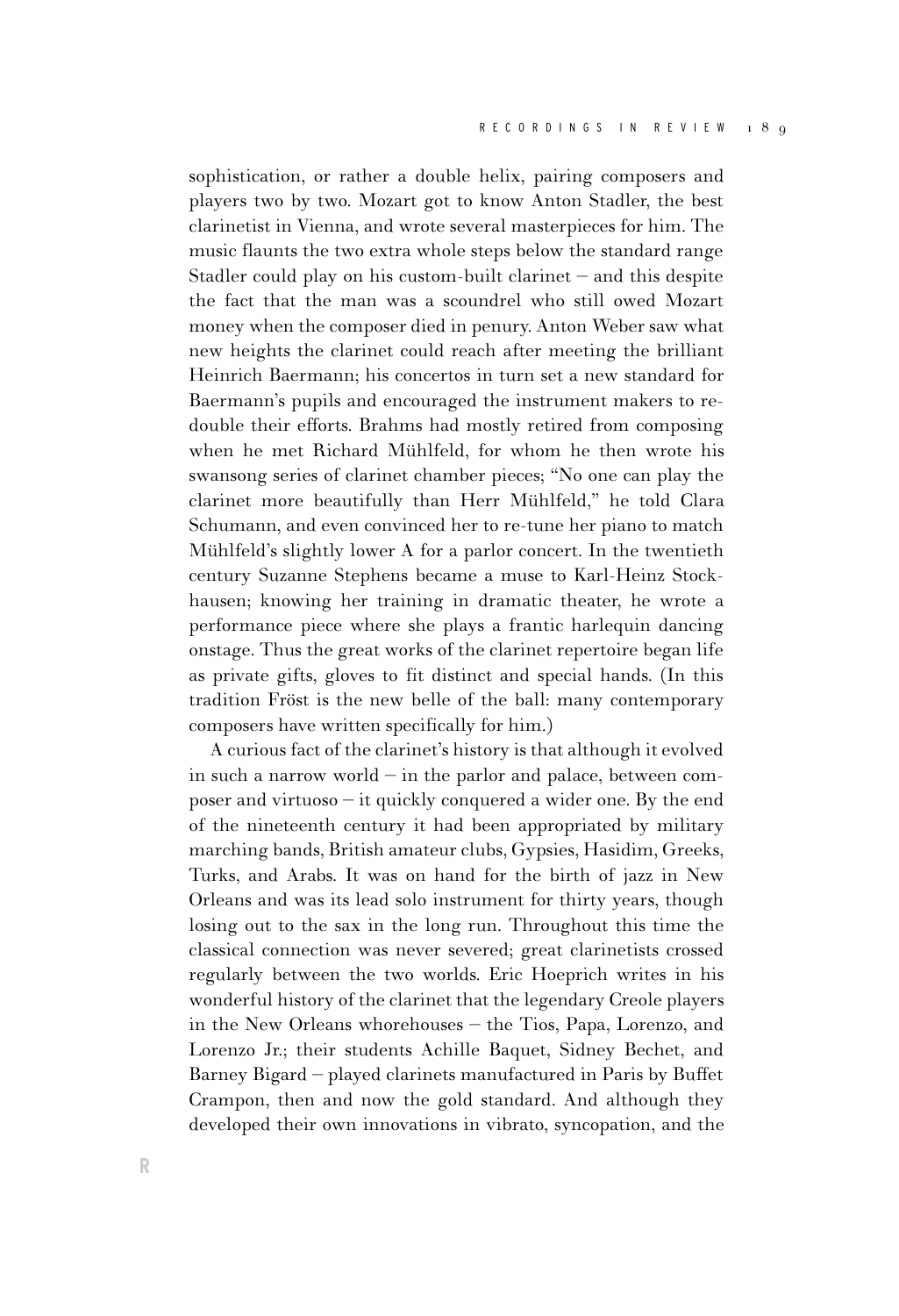subtle flatting of blue notes, they studied fingering from Hyacinth Klosé's classic playing manual, developed when he was professor for clarinet at the Conservatoire de Paris.

If it's a general rule that the rarefied spheres of culture borrow – even unjustly steal – the vigor of traditional forms, then the clarinet might be considered a small form of restitution, a gift from the insular guild of classical music to its siblings the world over.

Martin Fröst's career might be said to parallel the generosity of the clarinet. Like the instrument he plays, he represents the height of the classical tradition: incredible technical skill, total command of the aesthetics of tone, a willingness to make the self the servant of sound. But in Fröst none of this comes off as patronizing. His classical purity steps gamely into almost every conceivable style and period (except, to say it again because it's such a surprising omission, jazz). His style can refract many warm and varied colors across its crystal face.

Yet he is most sublime when he stands in the sublime center of the tradition. The classical clarinet repertoire is so small that it has just one undisputed crown jewel: Mozart's Concerto in A Major, K. 622. A beloved work, it's also a pressingly late one, as the Köchel number sadly indicates. The *Requiem* is K. 626, only four pieces away.

Fröst has recorded the concerto twice, once with Peter Oundjian leading the Amsterdam Sinfonietta (Bis B0000CEOLQ) and once conducting himself with the German Chamber Philharmonic (Bis BooE4ZNLGC). His playing in both recordings is perfect, joyous but still serious, mindful that Mozart's worldly charm is continuous with his otherworldly beauty and that the pauper's grave was close when these sweet sounds passed onto the page.

Still, perfect doesn't mean predictable. There are some intriguing differences between the two recordings, most evident in the second movement. In this famous Adagio, the clarinet suspends a gentle series of sound arcs over a continuous pulsation of strings. The musicologist Scott Burnham chooses it as the opening example of his book *Mozart's Grace,* as if to suggest that here is where you see the stuff at its purest.

In the earlier, Amsterdam recording, Fröst is as suave as can be.